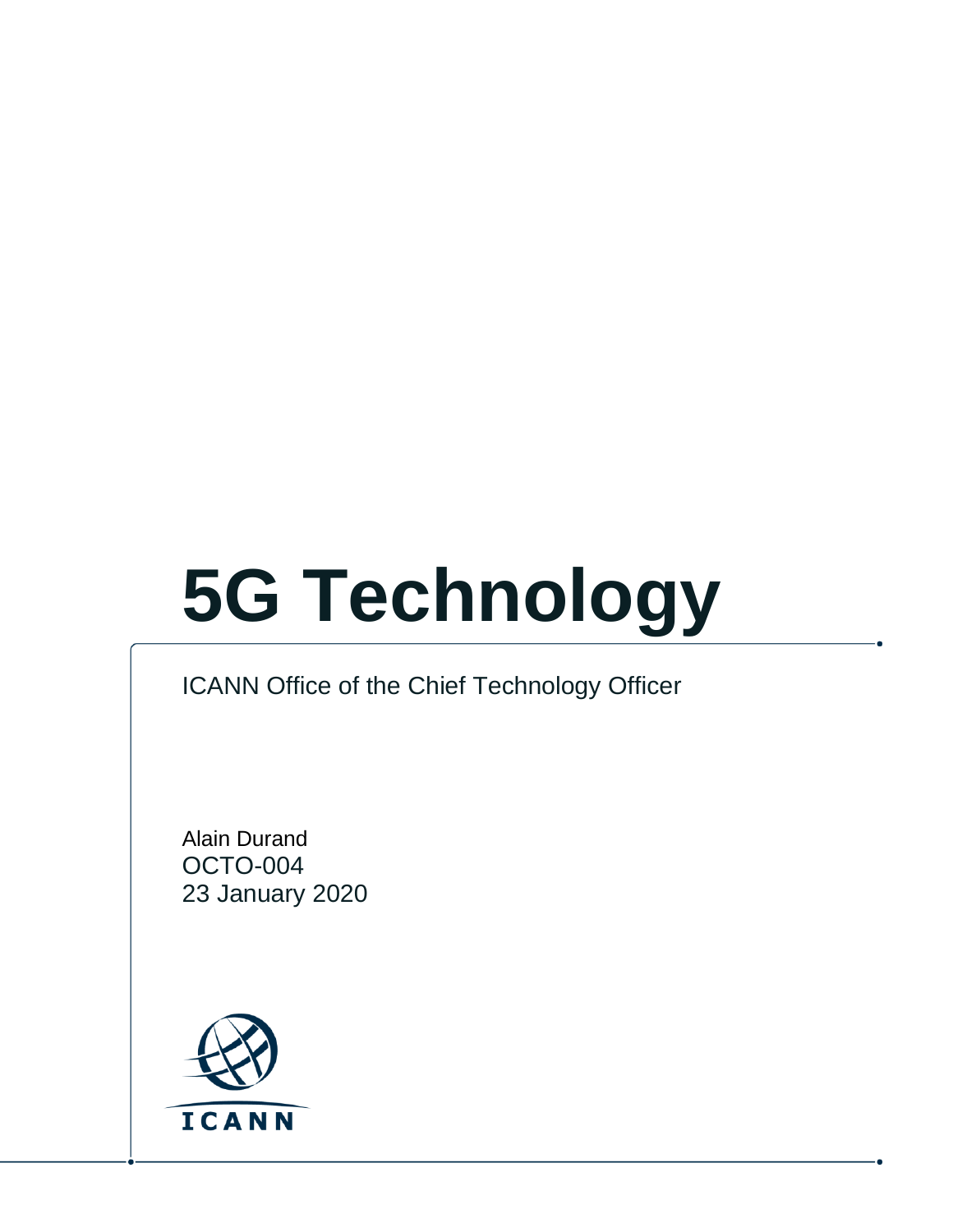#### **TABLE OF CONTENTS**

| 1                                                                                                                                                                                 | <b>EXECUTIVE SUMMARY</b>                                                                                                         | 3                                       |
|-----------------------------------------------------------------------------------------------------------------------------------------------------------------------------------|----------------------------------------------------------------------------------------------------------------------------------|-----------------------------------------|
| 2                                                                                                                                                                                 | <b>INTRODUCTION</b>                                                                                                              | 4                                       |
| 3                                                                                                                                                                                 | LATENCY: IS THE DNS WORKABLE IN A 5G LOW LATENCY ENVIRONMENT?                                                                    | 4                                       |
|                                                                                                                                                                                   | 3.1 Background<br><b>3.2 Discussion</b><br>3.3 ICANN position                                                                    | 4<br>5<br>5                             |
| 4                                                                                                                                                                                 | NETWORK SLICING: IS THERE A RISK OF FRAGMENTATION OF THE<br><b>INTERNET'S UNIQUE IDENTIFIER SYSTEM?</b>                          | 6                                       |
|                                                                                                                                                                                   | 4.1 Background<br><b>4.2 Discussion</b><br><b>4.3 ICANN position</b>                                                             | $6\phantom{1}6$<br>$6\phantom{1}6$<br>8 |
| WILL PHONE NUMBERS STILL BE RELEVANT WITH 5G? WILL 5G RESULT IN THE<br>5.<br><b>INTRODUCTION OF NEW SETS OF IDENTIFIERS? WILL THOSE IDENTIFIERS BE IN</b><br><b>THE DNS?</b><br>8 |                                                                                                                                  |                                         |
|                                                                                                                                                                                   | 5.1 Background<br>5.2 Discussion<br>5.3 ICANN position                                                                           | 8<br>8<br>9                             |
| 6                                                                                                                                                                                 | <b>ITU-T FOCUS GROUP NETWORK 2030</b>                                                                                            | 9                                       |
|                                                                                                                                                                                   | 6.1 Background<br><b>6.2 Discussion</b><br><b>6.3 ICANN position</b>                                                             | 9<br>10<br>11                           |
| 7                                                                                                                                                                                 | ARE THERE OPPORTUNITIES FOR NON-IP SOLUTIONS AT THE EDGE IN 5G?                                                                  | 11                                      |
|                                                                                                                                                                                   | 7.1 Background<br>7.2 Discussion: Can non-IP solutions be deployed in 5G?<br>7.3 Discussion: Can IP work on constrained devices? | 11<br>11<br>12                          |

This document is part of the OCTO document series. Please see

<u> 1990 - Johann Barbara, martx</u>

<https://www.icann.org/resources/pages/octo-publications-2019-05-24-en> for a list of documents in the series. If you have questions or suggestions on any of these documents, please send them to **octo**@icann.org.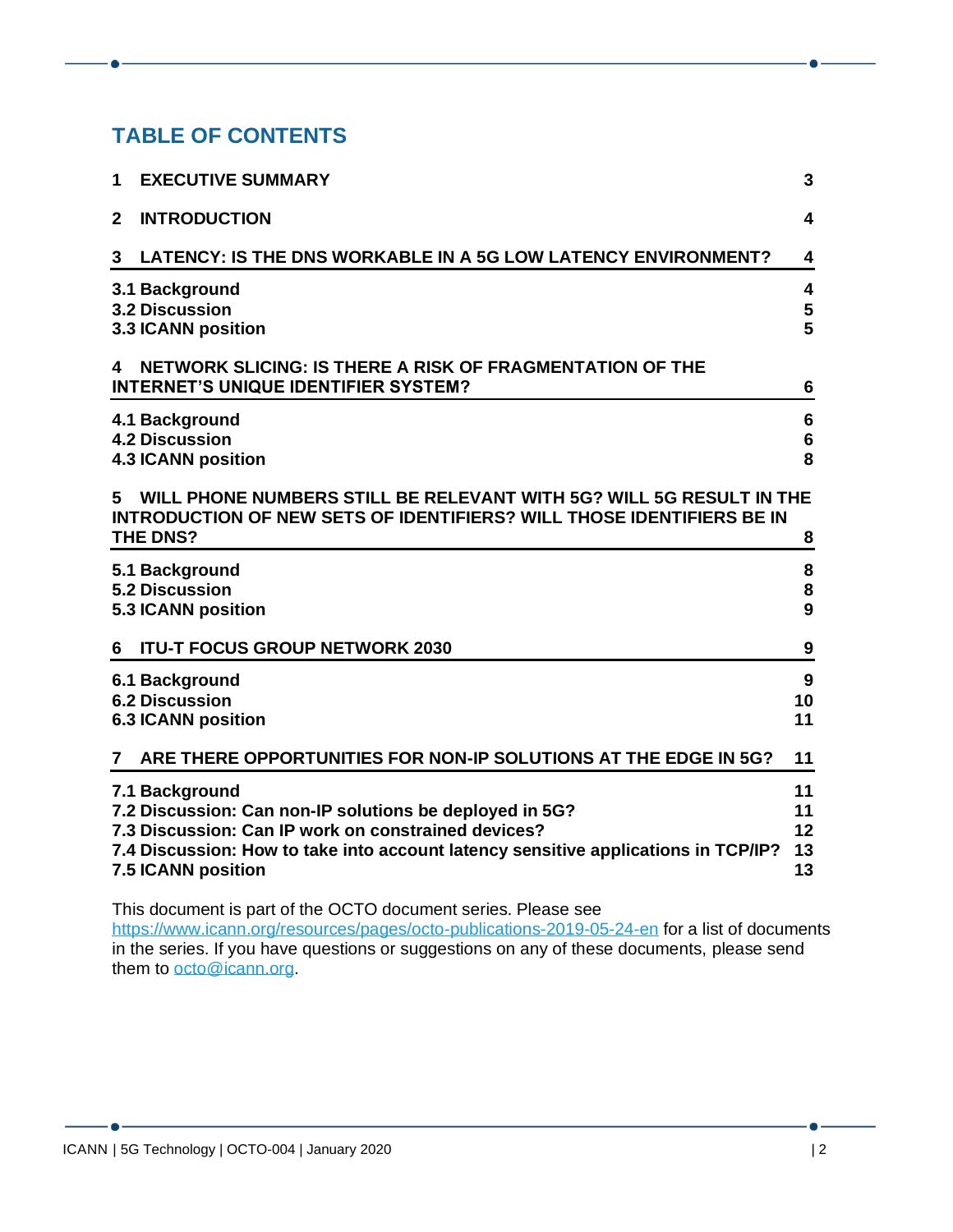## <span id="page-2-0"></span>**1 Executive Summary**

The Internet is increasingly mobile. The next wave of devices Internet-connected devices won't be limited to computers or smartphones with an actual human being in front of the screen. It will include Machine-to-Machine communication with Internet of Things (IoT) devices. With those two trends in mind, the introduction of 5G (the fifth generation wireless technology for cellular networks) is of special importance to the Internet in general and ICANN in particular.

The fundamental question being asked by the introduction of 5G boils down to: Is the current model of the Internet (known as the TCP/IP protocol suite) still relevant in a 5G world? This question for ICANN translates into the two following questions:

- Is DNS still operable in a 5G world, especially considering latency sensitive applications?
- $\odot$  Is the set of unique identifiers ICANN helps coordinate still useful, or does 5G bring with it the need for a different set of identifiers?

Over the years, there have been a number of academic research projects aimed at redefining networking for a "future internet". More importantly, any new attempt to replace TCP/IP should probably consider decades-long timelines and any alleged benefits would have to outweigh the complexities and cost of such transition. Furthermore, ICANN notes that the IETF has already done extensive work to make IP work in constrained environments, such battery-operated devices or very low power/very low bandwidth networks in the 6lopan and successor 6lo working groups. Other IETF efforts, such as those done in the QUIC working group, evolve the transport layer protocols to provide, among other things, stream multiplexing and low-latency connection establishment.

There does not appear to be a clear need for a new identifier system for classic user-oriented applications using 5G. However, IoT is a domain that could benefit from new global identifiers, especially some that could better handle privacy. Such identifiers can be implemented directly within the DNS.

DNS resolution latency and caching are a network operation/optimization concern, not an architectural issue. ICANN has the following recommendations for 5G networks:

- DNS caches for latency-sensitive 5G apps should be as local as possible and have aggressive prefetching configured.
- A distributed caching system might help maximize the efficiency of the overall DNS resolution system.
- IoT application developers looking to minimize the effect of DNS latency may want to investigate adapting their applications to query DNS data well ahead of connection establishment.

ICANN believes the model of a single Internet, based on a global system of unique identifiers, is the best way to maximize the benefits the Internet can bring. There is a risk that popular platforms could evolve to leverage 5G Network Slicing using their own, private, identifier system. If that were to happen, the Internet would fracture and only the long tail of lesser-known applications will keep using the Internet global system of unique identifiers.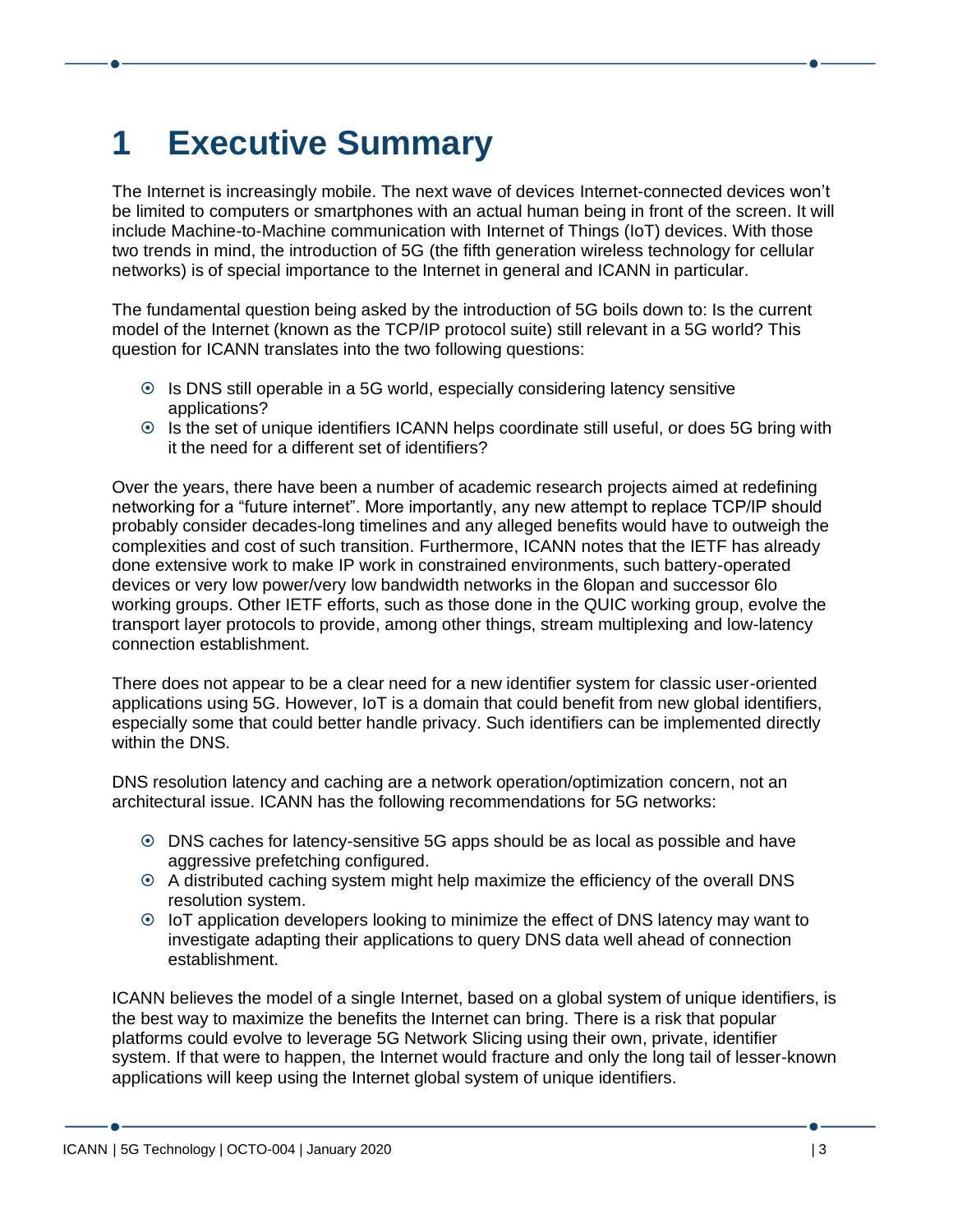# <span id="page-3-0"></span>**2 Introduction**

This memo will take a look at 5G (the fifth generation wireless technology for cellular networks) from a technical perspective, asking the questions: what does 5G change, if anything, to the Internet architecture and protocols such as TCP/IP? What would be the impact on the system of unique identifiers that ICANN helps coordinate, notably the Domain Name System (DNS)?

## <span id="page-3-1"></span>**3 Latency: Is the DNS workable in a 5G low latency environment?**

#### <span id="page-3-2"></span>**3.1 Background**

The discussions related to mobile architectures have frequently been framed by a balance between operators and vendors. The operators drive large parts of the requirements, whereas the vendors create the suitable technology to match those requirements. Operators are interested in bringing new entrants as potential suppliers into the market and existing vendors are interested in keeping (and growing) their market share. Each new generation of mobile communications technology brings a new architecture (or evolution of existing architecture) with the promise of new services and business opportunities. These new technologies are touted as an avenue for new entrants (vendors, operators or third parties) to disrupt the market.

In 5G, incumbent vendors have initially pushed to maintain a centralized architecture while improving the radio. New entrants have pushed, since the conceptualization of 5G, for an edge computing architecture, promoting Software Defined Network (SDN) and Network Function Virtualization (NFV). (Edge computing is a design to decrease bandwidth and delay by moving needed resources closer to the systems requesting it.) The background of this contention is the promise of lower capital expenditure and the possibility to offer new services, potentially delivered a-la-carte, that could be launched at reduced cost. Among those new services would be the possibility to offer Ultra Reliable Low Latency Communications (URLLC), i.e., sub-5ms or sub-10ms, for self-driving cars, Vehicle to Everything (V2X), and Augmented Reality (AR)/Virtual Reality (VR) applications.

This move toward NFV started in 2012, before 5G, when the European Telecommunications Standards Institute (ETSI) created the NFV Industry Specification Group (ISG). The NFV technology has somewhat matured since then and incumbents now also offer a large part of their product portfolio as Virtualized Network Functions (VNFs). Edge clouds, under various definitions, came from the operator community. There have been different edge cloud initiatives both in standardization, e.g. ETSI Multi-Access Edge Computing (MEC), and in open source communities where, for example, the Linux Foundation Edge Foundation (LF Edge)<sub>1</sub> provides an umbrella to "establish an open, interoperable framework for edge computing independent of hardware, silicon, cloud or operating system".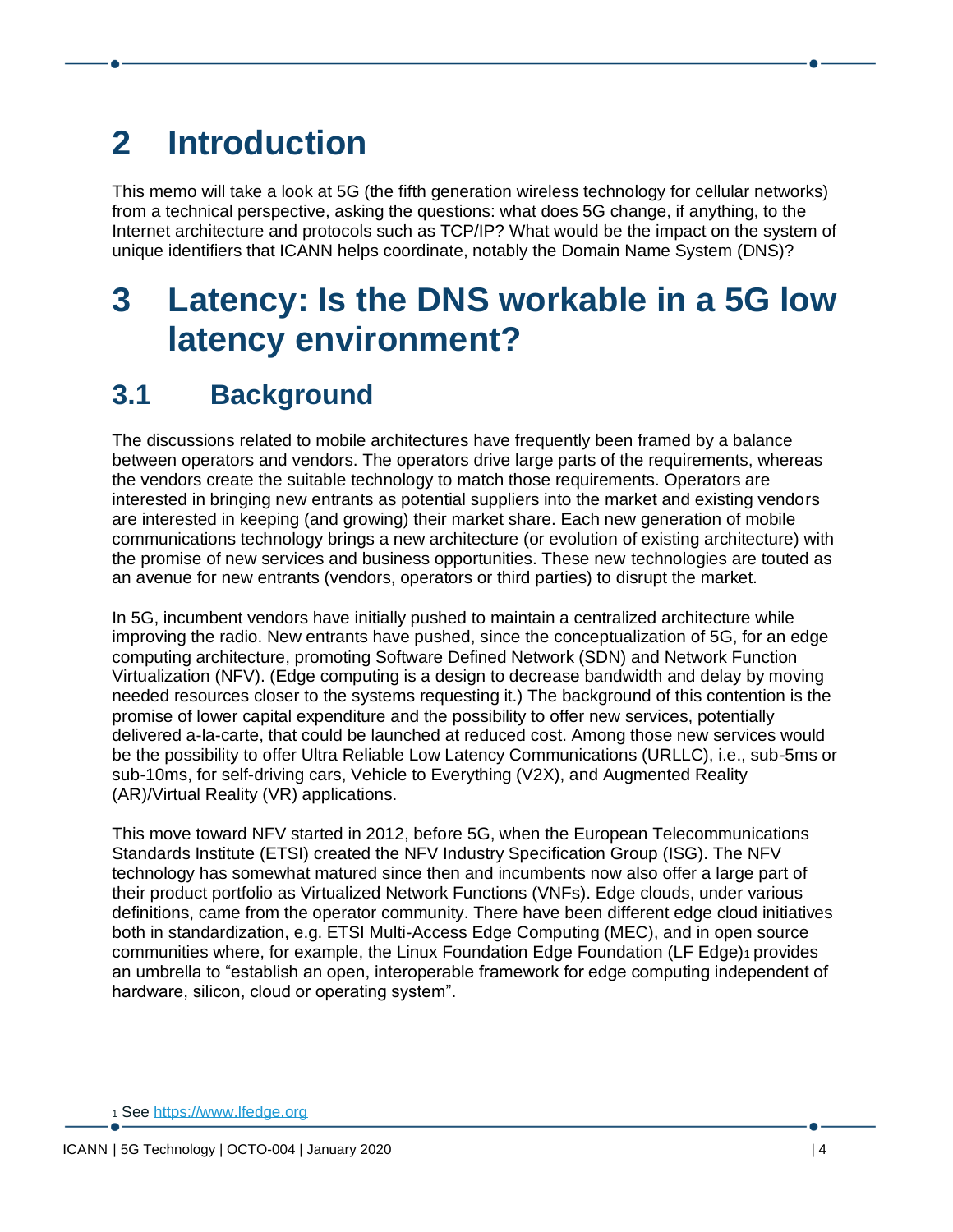A number of articles<sub>2,3</sub> have been published recently by some of the new vendors, pushing the idea that traditional DNS is not compatible with 5G extra low latency applications, i.e., URLLC. The key argument is that a round trip time to a "regional" data center adds unacceptable extra latency. The solution those vendors push is to put DNS resolvers in the edge computing platforms instead of centralizing the DNS resolution to a national or regional data center.

### <span id="page-4-0"></span>**3.2 Discussion**

The 5G radio link is just the first leg of any communication. One of the goals of 5G is to reduce radio latency to under 5ms or 10ms Round Trip Time (RTT). The communication is then transported (backhauled) from a radio tower to a data center. Assuming a regional data center 1,000km away from an edge facility, connected over fiber, an additional 10ms RTT would be added. However, to this, the time the resolver will take to process the DNS queries would need to be taken into consideration, with a similar calculation time also needing to be added to the edge resolvers. If the destination of the TCP or UDP connection following the DNS resolution is a host situated outside of the vicinity of the edge data center, this extra 10ms delay, only happening once at connection establishment, would likely be negligible. However, if the destination host is located within the edge data center (e.g., inter-VNF communications) or connected to it via 5G (e.g., self-driving trucks in a mine), this delay may be significant. In such cases, hosting the DNS resolvers in the edge data center might make sense. Another option is for the application to prefetch DNS data at boot time to reduce any delay at connection time. This is doable in an industrial environment where the set of destinations a device will connect to is known ahead of time. For regular Internet connections, DNS latency does not appear to be an issue.

Placing general purpose DNS resolvers closer to the users in an edge data center would have the effect of reducing the hit rate on the resolver DNS cache. This impact could be mitigated by installing a distributed caching system, such as a hierarchy of regional and national caches or deploying a form of DNS record prefetch<sub>4,5</sub>. However, there is another effect of 5G mobility on DNS caching that needs to be taken into consideration. If a mobile is moving, it might need to be redirected from time to time to a different, closer edge datacenter in order to maintain sub-10ms latency. This redirection might be taking place via a call to the DNS made by a mobilityaware application. In such a case, the DNS response will be calculated from the new geographical position of the mobile device. This is a variation of DNS-based load balancing practiced by many Content Delivery Networks (CDN) today, with the difference that the response should not be cached by the mobile device. This is standard DNS engineering practice, where the Time-To-Live (TTL) of certain DNS records is set to 0.

## <span id="page-4-1"></span>**3.3 ICANN position**

<sup>4</sup> An example of DNS prefetch can be found at [https://www.researchgate.net/publication/270571591\\_PREFETCHing\\_to\\_optimize\\_DNSSEC\\_deployment](https://www.researchgate.net/publication/270571591_PREFETCHing_to_optimize_DNSSEC_deployment_over_large_Resolving_Platforms) [\\_over\\_large\\_Resolving\\_Platforms](https://www.researchgate.net/publication/270571591_PREFETCHing_to_optimize_DNSSEC_deployment_over_large_Resolving_Platforms)

<sup>5</sup> Prefetching is already implemented in many resolver implementations.

<sup>2</sup> See<https://www.open-xchange.com/about-ox/ox-blog/article/dns-latency-in-a-5g-network/>

<sup>3</sup> See<https://www.infoblox.com/wp-content/uploads/infoblox-solution-note-infoblox-dns-for-5g.pdf>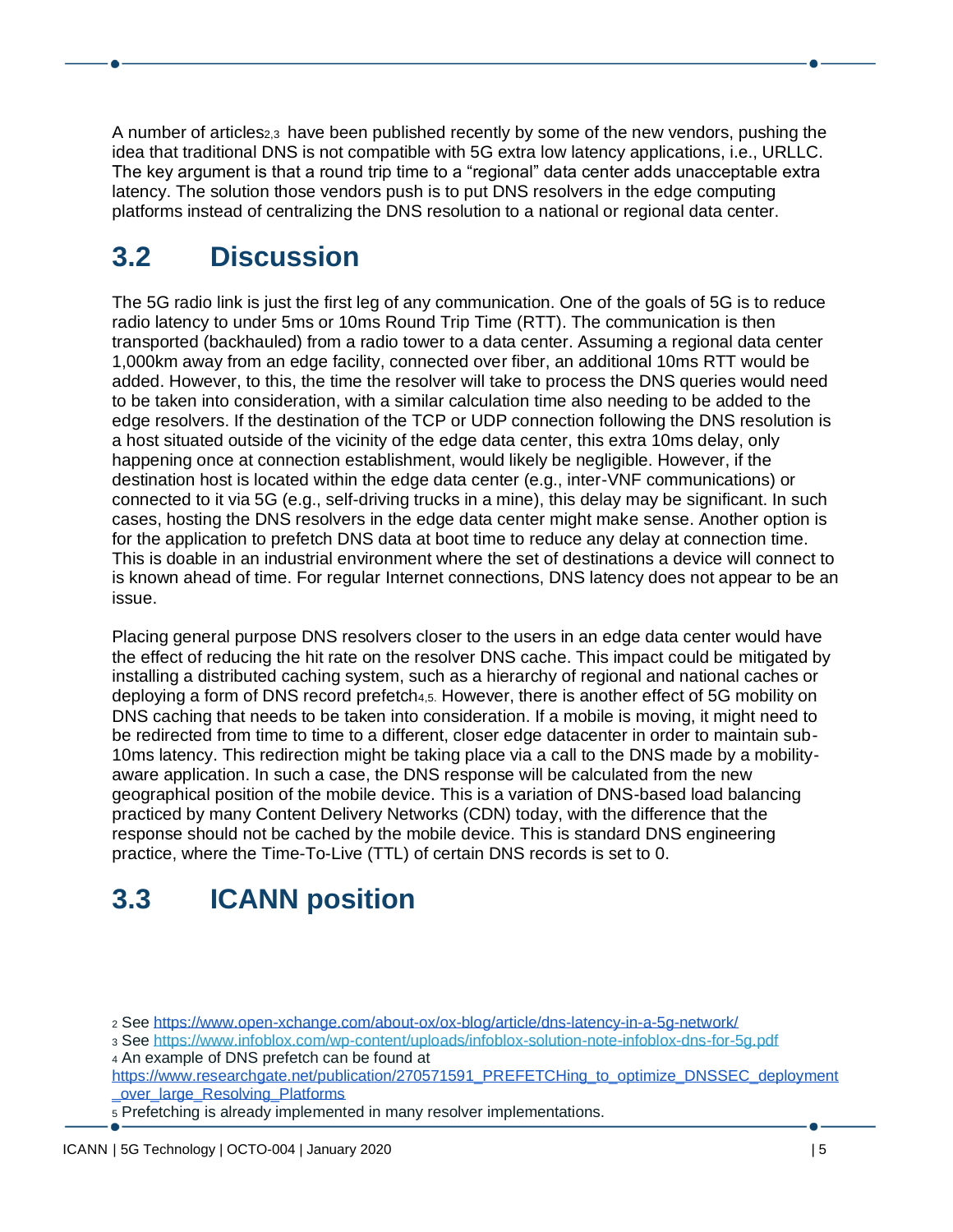DNS resolution latency and caching are a network operation/optimization concern, not an architectural issue. As such, ICANN believes that the DNS is workable in a 5G low-latency environment. ICANN has the following recommendations:

- DNS caches for latency-sensitive 5G apps should be as local as possible and have aggressive prefetching configured.
- A distributed caching system might help maximize the efficiency of the overall DNS resolution system.
- IoT application developers looking to minimize the effect of DNS latency may want to investigate adapting their applications to query DNS data well ahead of connection establishment.

## <span id="page-5-0"></span>**4 Network Slicing: Is there a risk of fragmentation of the Internet's unique identifier system?**

#### <span id="page-5-1"></span>**4.1 Background**

5G promotes the concept of Network Slicing to abstract network resources and network functions. It enables carriers to build a single physical network that can account for very different use cases: high bandwidth applications (e.g., streaming), low bandwidth applications (e.g., connecting Internet of Things (IoT) devices) with low latency requirements, enterprise extranets, etc. Network Slicing is a new term for an old concept. From 2G onwards, mobile networks have had capabilities called "Packet Data Protocol (PDP) Contexts/Packet Data Network (PDN) Connections" that are selected based on an Access Point Name (APN). APNs and their underlying PDP/PDN infrastructures have been used for enterprise customers providing direct connectivity for their internal networks. 5G goes further, allowing Quality of Server (QoS) parameters to be set. Operators would be capable of setting aside bandwidth based on customer QoS requirements to provide a network slice running on top of a single physical infrastructure. Currently, one of the main use cases for Network Slicing is "industry 4.0," a term used to describe scenarios in which an operator can practically offer an "own network" for a factory or another industry where they have a guaranteed bandwidth and, especially, deterministic latency. This functionality would allow the various industries to move from proprietary wireline infrastructure to a more flexible wireless network technology.

#### <span id="page-5-2"></span>**4.2 Discussion**

5G is defined in 3GPP. 3GPP Service and System Aspect, Architecture Working Group (SA2) has defined Network Slice Instances (NSIs), where each NSI contains several Network Slice Subnet Instances (NSSIs). The 3GPP System Architecture for 5G Systems Technical Specification (TS 23.501) defines the Network Slice Selection Assistance Information (NSSAI), which is used to assist the User Equipment (UE) in the Network Slice selection and the Service Slice Type (SST). This standardization of network slices is still in its early phases. It is ready for statically provisioned network slices, but more work is needed to enable dynamically provisioned network slices in an SDN-type approach.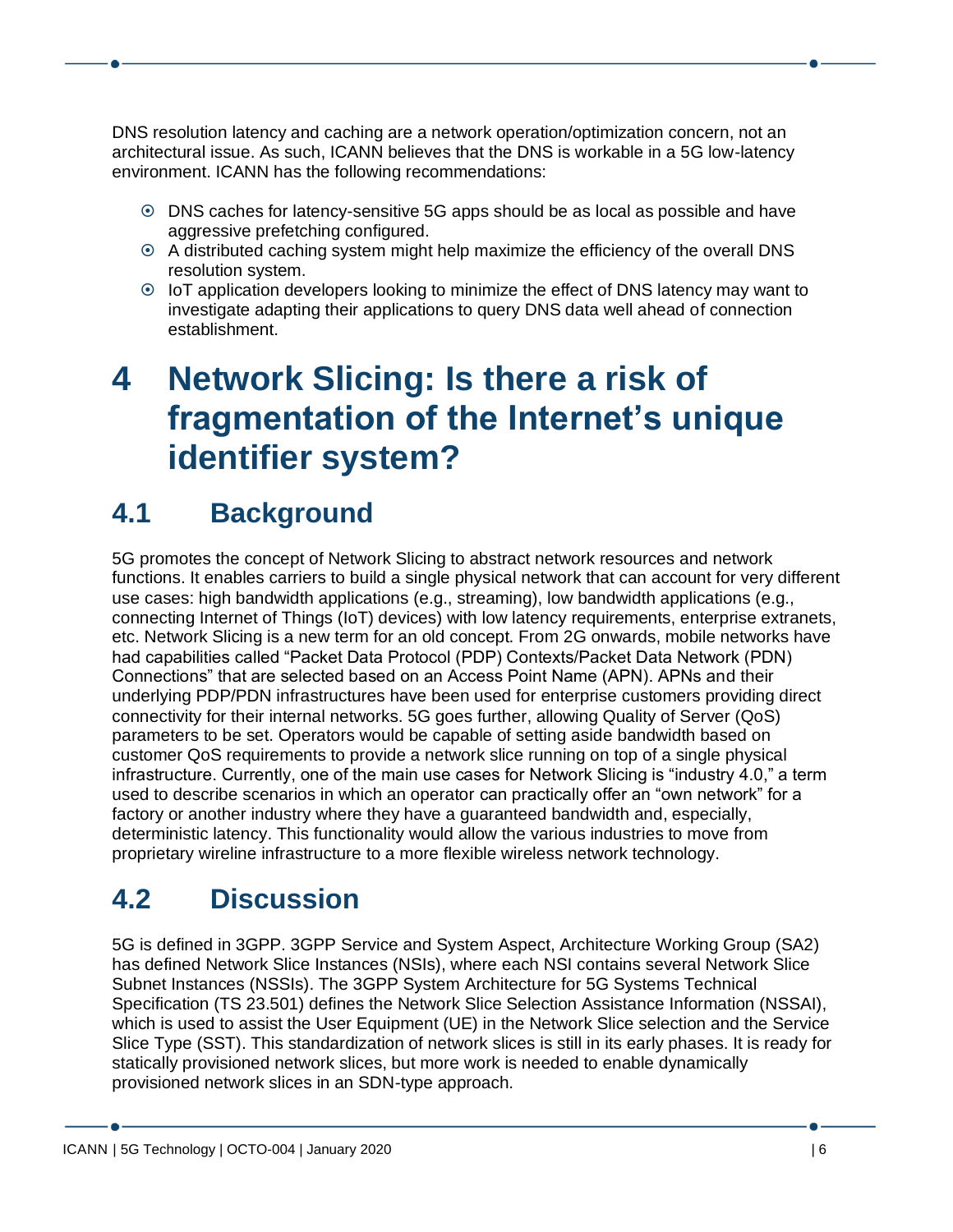Provisioning dedicated bandwidth for a specific network is not neutral to the operator. It takes away resources available for the common pool. It is based on the notion that the revenues generated by the spectrum set aside for the targeted customers will more than offset the loss of revenue generated by the corresponding drop in available spectrum for generic customers. How Network Slicing will actually be implemented and priced by cellular operators is still unclear. Some of the technical and business challenges are reminiscent of Constant Bit Rate (CBR)/Available Bit Rates (ABR)/Variable Bit rate (VBR) offers on ATM networks in the late 1990s. Operators back then were interested in offering such QoS services but were reluctant to let their customers dynamically provision those for fear of over-provisioning the network.

Going beyond "industry 4.0," Network Slicing could also be used to segregate between multiple "services/applications." There is a possibility that a combination of specialized applications plus 5G Network Slicing and classic Virtual Private Network (VPN)/Virtual Routing and Forwarding (VRF) technologies could be deployed to create large extranets that would connect users independently of the common Internet to popular well-known services such as Facebook, Netflix, Amazon, and others. That is contrary to today, where users can gain access to all of these services through a single network. Instead, a user application would get access to the "Facebook" slice, the "Netflix" slice, or the "Amazon" slice to get better service when accessing these services. This could be an evolution of the current model where those over-the-top players already deploy CDN caches close to the eyeballs in Internet Service Provider (ISP) networks. Network slices deployed this way would offer a dedicated network connecting with constrained QoS parameters, i.e., no longer "best effort" connectivity, the handset connected directly to the over-the-top player network. In other words, the handset would no longer connect to Facebook, Netflix, or Amazon over the Internet but would be part of those respective networks.

On top of the net neutrality aspects of such deployment, the multiplication of such perapplication network slices would be a radical departure from a key concept of the Internet: one network with multiple applications. In such a model, there would be multiple dedicated networks, one per application. Slices could use names and addresses coming from the globally unique identifier system ICANN helps to coordinate, but this is not a technical requirement. At the request of the application owner, such slices could be deployed using the owner's dedicated set of identifiers, address space, and name space. This scenario would further increase the fragmentation of the Internet.

There is no indication that this scenario is planned in the initial or subsequent 5G rollout plans. Further, operators may choose to rollout network slices using global unique identifiers. As such, the risk created by Network Slicing on the fragmentation of the Internet appears low at the moment. For the scenario described above to happen, a content provider such as Facebook would have to convince 5G operators that represent a significant percentage of Facebook's customer base to create a network slice to Facebook's requirements and then connect that slice to their private content delivery network. The likelihood of such a scenario probably depends on the overall balance of power between ISPs and over the top players. Back in the late 2000s, a similar situation existed. Content providers wanted to deploy cache engines deep inside ISP networks. Dedicated bandwidth in the ISPs had to be reserved to feed the cache directly from the content providers. The question was: who pays for that bandwidth? The content provider who benefits from eyeballs closer to its content, or the ISP who benefits from content closer to its eyeballs? A combination of a drop in long-distance bandwidth cost and a rise in power of those content providers means that such caches are now a reality, commonly deployed deep inside ISP networks. Creating private network slices might just be a repeat of that discussion.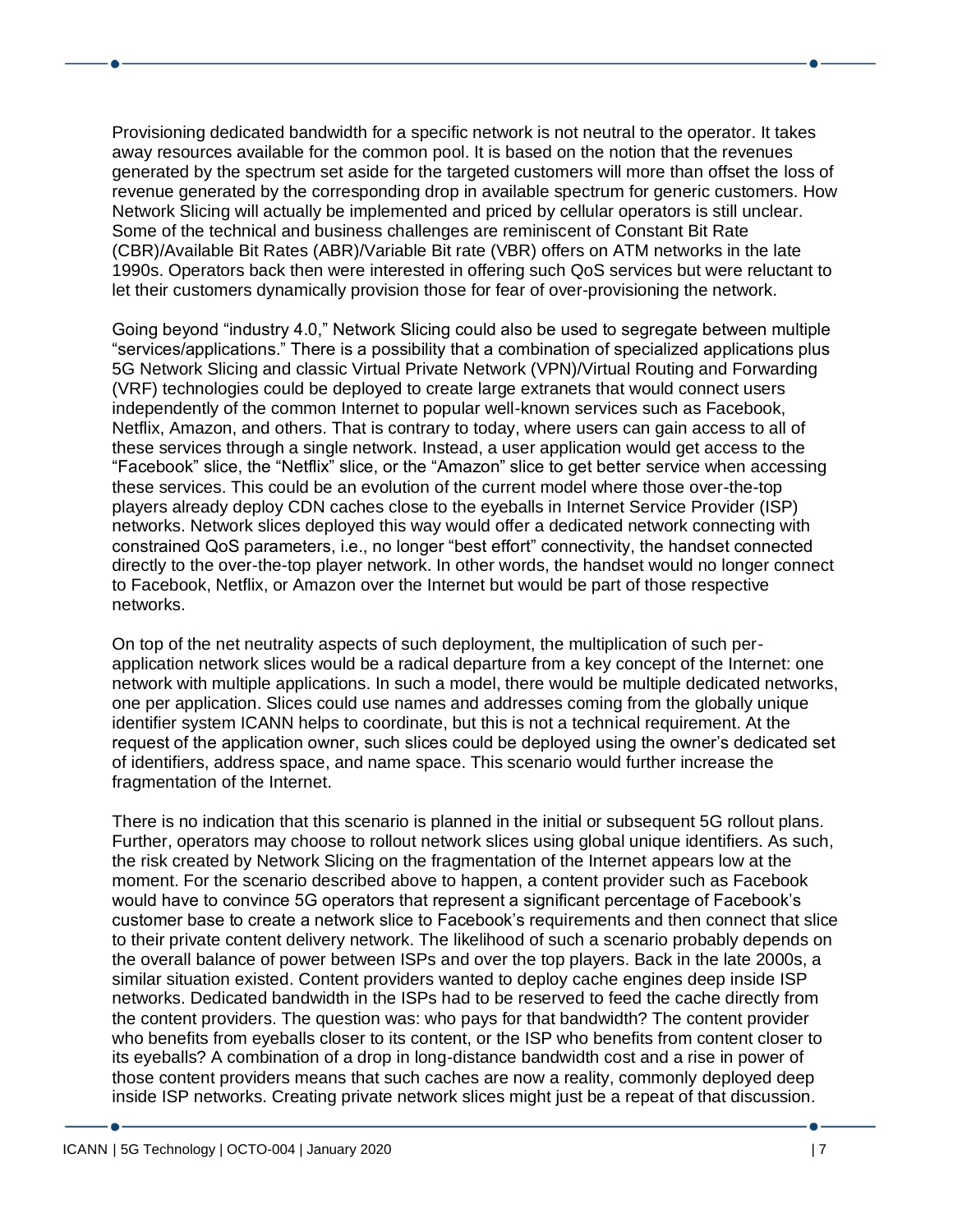### <span id="page-7-0"></span>**4.3 ICANN position**

ICANN believes the model of a single Internet, based on a global system of unique identifiers, is the best way to maximize the benefits the Internet can bring. There is a risk that popular platforms could evolve to leverage Network Slicing using their own identifier system. If that were to happen, the Internet would fracture and only the long tail of lesser-known applications will keep using the Internet global system of unique identifiers.

## <span id="page-7-1"></span>**5 Will phone numbers still be relevant with 5G? Will 5G result in the introduction of new sets of identifiers? Will those identifiers be in the DNS?**

#### <span id="page-7-2"></span>**5.1 Background**

The reliance on Voice over LTE (VoLTE) for basic voice service, coupled with the now dominant roles of services such as WhatsApp, Telegram, Facetime, and others might suggest that phone numbers are a relic of the past.

IoT communications may also require very different sets of identifiers, either ephemeral or persistent, associated with various privacy and security requirements.

The question is: in 5G, what new sets of identifiers, if any, are required; would those identifiers be based on the DNS or not; and is IP(v4 or v6) still relevant?

#### <span id="page-7-3"></span>**5.2 Discussion**

E.164<sup>6</sup> numbers are used within cellular networks only to identify end-user devices. Internally, since 2G, cellular networks have used another identifier, the International Mobile Subscriber Identity (IMSI), to route calls. Similarly, WhatsApp and other similar applications make use of an E.164 telephone number to identify a user but use IP to move data and place calls. As such, E.164 lives on as end-user identity.

Enum<sup>7</sup> has not been deployed much outside of telephone number portability.

There are no bridges between the various Instant Messaging (IM) systems and social media platforms. The reason being that those platforms compete with each other and see no value in interoperability. For example, if a user on WhatsApp wanted to communicate with a user on Telegram, at least one of them would have to sign-up for the other service and download the

<sup>6</sup> E.164 is an ITU-T recommendation that defines an international numbering plan for the world-wide Public Switched Telephone Network (PSTN).

<sup>7</sup> Enum is a mapping of a E.164 telephone number into a URI through the DNS. Enum is defined in <https://tools.ietf.org/html/rfc6116> and [https://tools.ietf.org/html/rfc6117.](https://tools.ietf.org/html/rfc6117)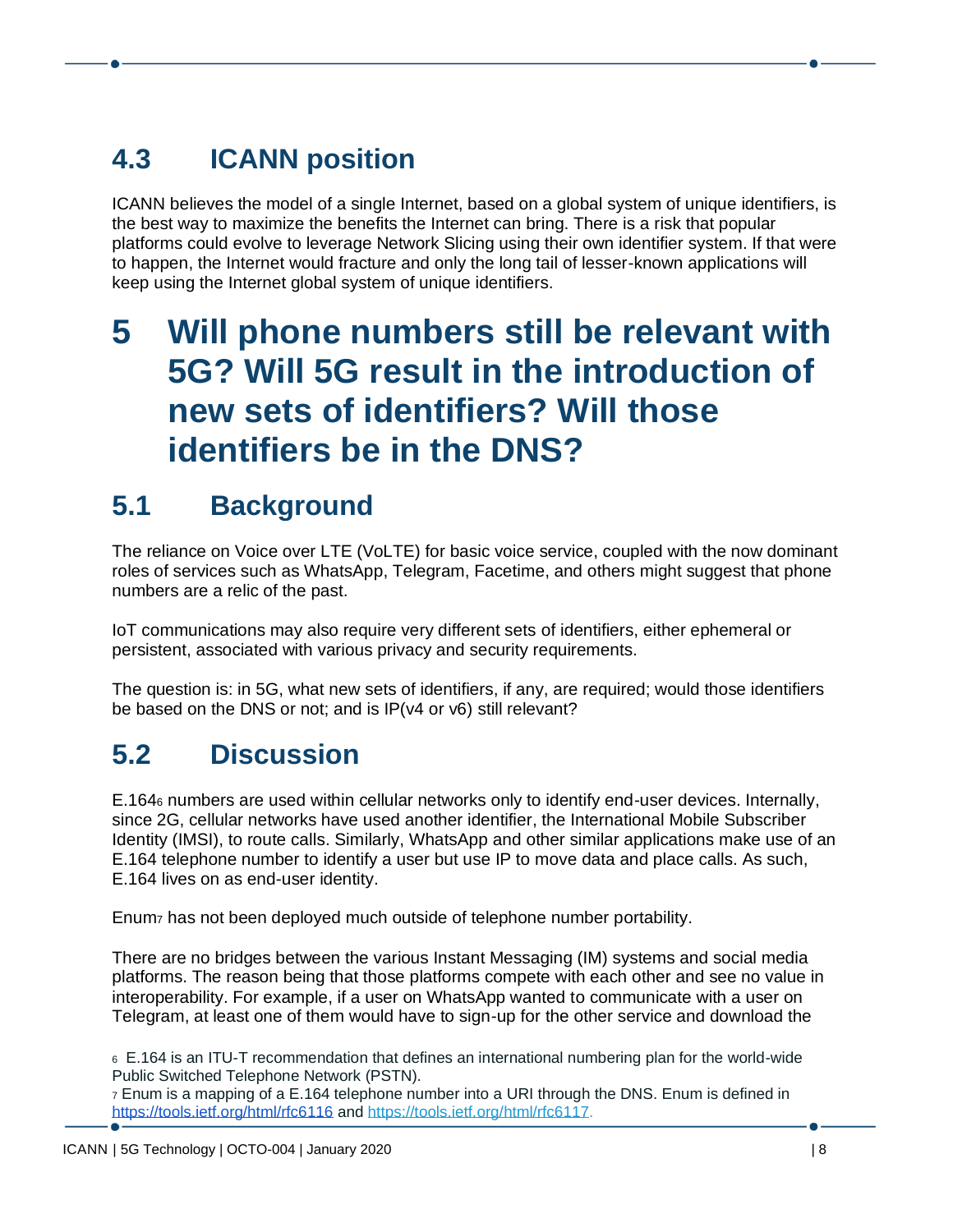appropriate app. As such, a generic directory system that would introduce a new set of identifiers that maps to a specific IM or social media platform would be of little use.

Today, IoT device manufacturers typically use their own proprietary systems to identify and address those devices. The manufacturers have many schemes to choose from: the serial number of the device, the IMEI<sup>8</sup> number, a MAC address, a DOA identifier, or something entirely proprietary. Most of those identifiers are tied to the hardware and are essentially persistent. This persistence may cause privacy concerns if the mapping of the persistent identifier to the owner/user of the device can be obtained. To address this concern, a new set of privacy-aware, ephemeral identifiers might be required. The usage of such ephemeral or persistent identifiers hosted in the DNS has been studied by ICANN Office of the CTO, and prototypes have been developed and presented at the ICANN meeting in Abu Dhabi in November 2017 to demonstrate the feasibility of using DNS for IoT identifiers.

5G, just like 4G and the previous iterations before, heavily leverages IPv4, IPv6 addresses, and domain names. The benefits of the introduction of any new identifier system would need to outweigh the complexities and the costs of developing and deploying such a new system while maintaining interoperability with the existing domain names/IP addresses.

#### <span id="page-8-0"></span>**5.3 ICANN position**

There does not appear to be a clear need for a new identifier system for classic user-oriented applications using 5G. However, IoT is a domain that could benefit from new global identifiers, especially some that could better handle privacy. Such identifiers can be implemented directly within the DNS.

## <span id="page-8-1"></span>**6 ITU-T Focus Group Network 2030**

#### <span id="page-8-2"></span>**6.1 Background**

While not directly linked to 5G (yet), ITU-T has started a new effort in the Network 2030 Focus Group9. The stated goal is to define a new Layer 3 network protocol (a replacement for IP). A white paper<sub>10</sub> and a technical report<sub>11</sub> were published in 2019 with a starting point that TCP/IP is not suitable for future applications such as holographic communications and machine-tomachine communications. A key element highlighted by Network 2030 is an access control mechanism to move beyond best effort and guarantee delay and jitter. An Application Programming Interface (API) is called for, to enable applications to program the network directly before starting a communication, as opposed to measuring network propagation characteristics and adapting to it. Another design element is to group communication flows so they can share the same fate in case of congestion. A further one is to allow the network layer elements to 'downgrade' some streams of traffic in case of congestion.

<sup>8</sup> The IMSI (International Mobile Subscriber Identity) is a code used by the cellular operator to identify the SIM on the mobile network. The IMEI (International Mobile Station Equipment Identity) is an international "Serial number" for the device itself.

<sup>9</sup> See<https://www.itu.int/en/ITU-T/focusgroups/net2030/Pages/default.aspx>

<sup>10</sup> See [https://www.itu.int/en/ITU-T/focusgroups/net2030/Documents/White\\_Paper.pdf](https://www.itu.int/en/ITU-T/focusgroups/net2030/Documents/White_Paper.pdf)

<sup>11</sup> See [https://www.itu.int/en/ITU-T/focusgroups/net2030/Documents/Deliverable\\_NET2030.pdf](https://www.itu.int/en/ITU-T/focusgroups/net2030/Documents/Deliverable_NET2030.pdf)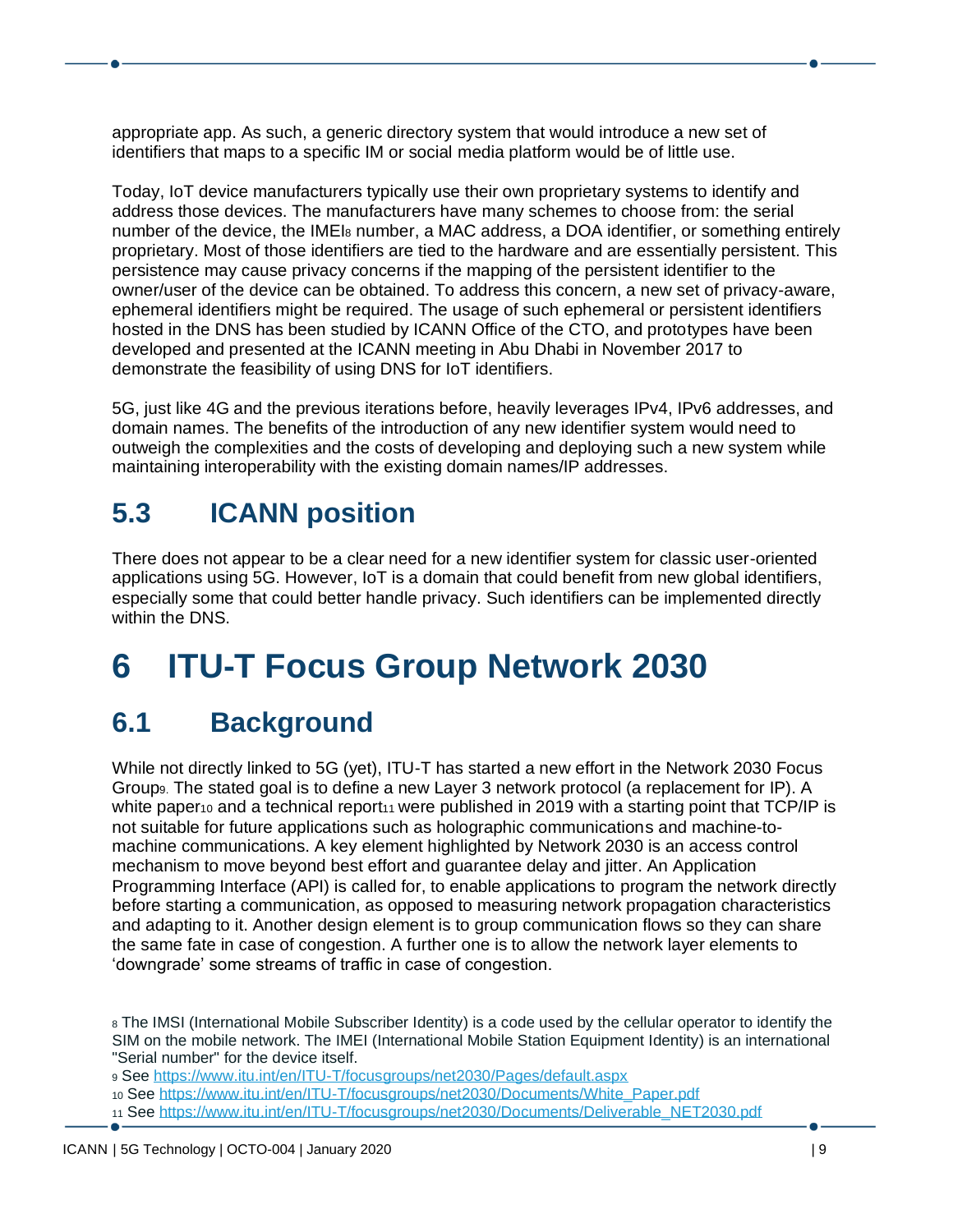Instead of targeting a ubiquitous network, this Network 2030 effort is aimed at creating tailored sets of networks for specific verticals. A normal situation for a network device could be to be connected to "multiple" specialized Internets, instead of just one.

Note: Network 2030 is aiming wired line infrastructure with an eye to wireless networks in "Beyond 5G"/6G architectures.

#### <span id="page-9-0"></span>**6.2 Discussion**

Claims that TCP/IP is not suitable for some types of new-and-coming applications are not new. As a matter of fact, they resurface each time a new access network technology, such as DSL, Fiber-To-The-Home (FTTH), 3G, 4G, 5G, etc. comes along. The track-record of efforts to improve on TCP transport protocol shows that most efforts eventually realize that TCP is still the best approach. However, there may be a future where this is no longer the case, potentially when managing connections with spacecrafts, planets, and other far-flung objects. This does not mean that there are no needs for new transport protocol other than TCP; the IETF is well underway in its effort to standardize the QUIC $_{12}$  transport protocol that provides, among other things, stream multiplexing and low-latency connection establishment.

Discussions about the necessity (or not) of admission control mechanisms to guarantee QoS have been going on since the dawn of networking. In the last few decades, the answer to those questions has simply been "more bandwidth," rather than going back to a connection-oriented networking model such as the legacy telephony network, as advocated by Network 2030.

Grouping streams together and providing a new API to allow an application to better communicate requirements to the underlying network does not require a new layer protocol. Many efforts have been started in those directions in the IETF. Also worth noting is how stream bandwidth adaptation has been implemented in video content delivery networks for many years, using application layer relays.

A large part of the focus of the Network 2030 documents are machine-to-machine communications that require sub 10ms or even sub 1ms round-trip time (RTT). As the technical paper published by the ITU-T FG2030 points out, this requirement is gated by the speed of light. 10ms RTT is roughly 1,000km, 1ms is 100km. As such, we are here talking about local (or at best regional) area networks where specialized technologies and engineering practices could be deployed to address the specific requirements without impacting the global Internet.

The idea of devices connected to "multiple" specialized Internets share some of the same potential issues discussed earlier in this document.

It should be noted that the requirements and use cases presented in Network 2030 are not very detailed and do not lay a very solid technical foundation to make the case that a new networking protocol suite is actually needed. As such, this work might be considered premature and edging more on science fiction (e.g. holographic communications) than based on current and actual networking issues. It should also be noted that this focus group does not appear to be representative of a cross-section of the entire industry.

<sup>12</sup> See<https://datatracker.ietf.org/doc/draft-ietf-quic-transport/>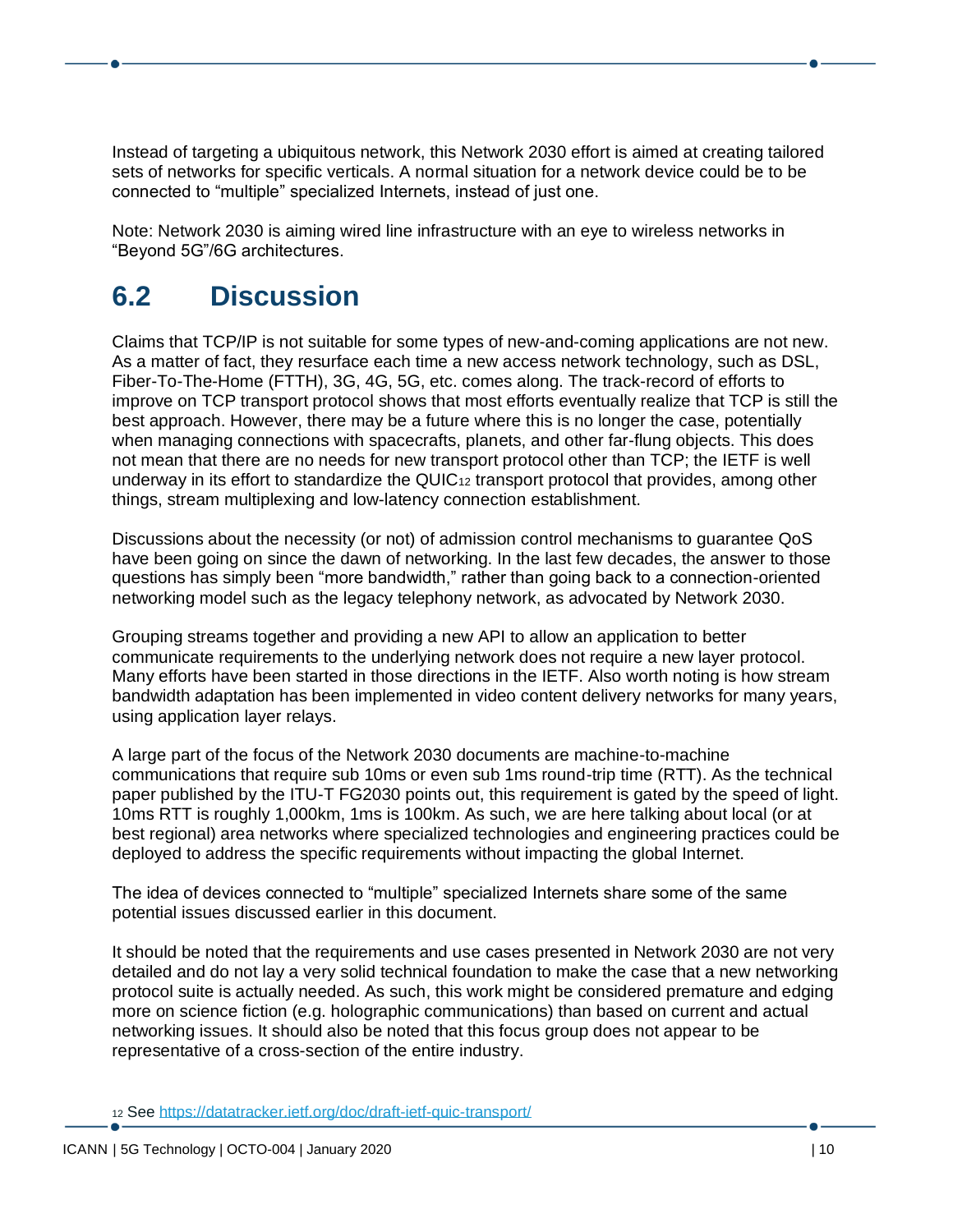The Focus Group 2030 was supposed to finish its work in November 2019 but was granted a one-year extension.

One thing to keep in mind is how hard the transition from IPv4 to IPv6 has been. More than 20 years since IPv6 was first standardized, IPv6 is still very far from being universally deployed. Any new attempt to replace TCP/IP should probably consider decades-long timelines.

### <span id="page-10-0"></span>**6.3 ICANN position**

Over the years, there have been a number of academic research projects aimed at redefining networking for a "future internet". However, the development and standardization of network and transport layer protocols such as the TCP/IP protocol suite has traditionally fit in the realm of the IETF, not the ITU-T. More importantly, any new attempt to replace TCP/IP should probably consider decades-long timelines and any alleged benefits would have to outweigh the complexities and cost of such transition.

## <span id="page-10-1"></span>**7 Are there opportunities for non-IP solutions at the edge in 5G?**

#### <span id="page-10-2"></span>**7.1 Background**

Non-IP solutions at the edge of 5G have been proposed to address perceived latency or alleged limitations in the IP model to support constrained environments such as battery-operated devices or low energy/low bandwidth networks, or properly support latency sensitive applications.

#### <span id="page-10-3"></span>**7.2 Discussion: Can non-IP solutions be deployed in 5G?**

This question can be broken down in different ways:

Can two 5G devices, connected to the same edge, communicate directly, possibly using non-IP solutions at layer 3?

Yes, today. 3GPP release 15<sup>13</sup> has defined an Ethernet Packet Data Unit (PDU), so two devices connected this way could either talk to each other directly at L2 over Ethernet or implement any layer 3 protocol of their choice, not necessarily IP. Such devices would have to implement a specialized protocol stack. This is possible in a vertical market such as Machine to Machine (M2M) communications in an Industry 4.0 context.

Can two 5G devices, connected to the same edge, communicate directly, possibly using some new layer 2 extensions?

<sup>13</sup> See<https://www.3gpp.org/release-15>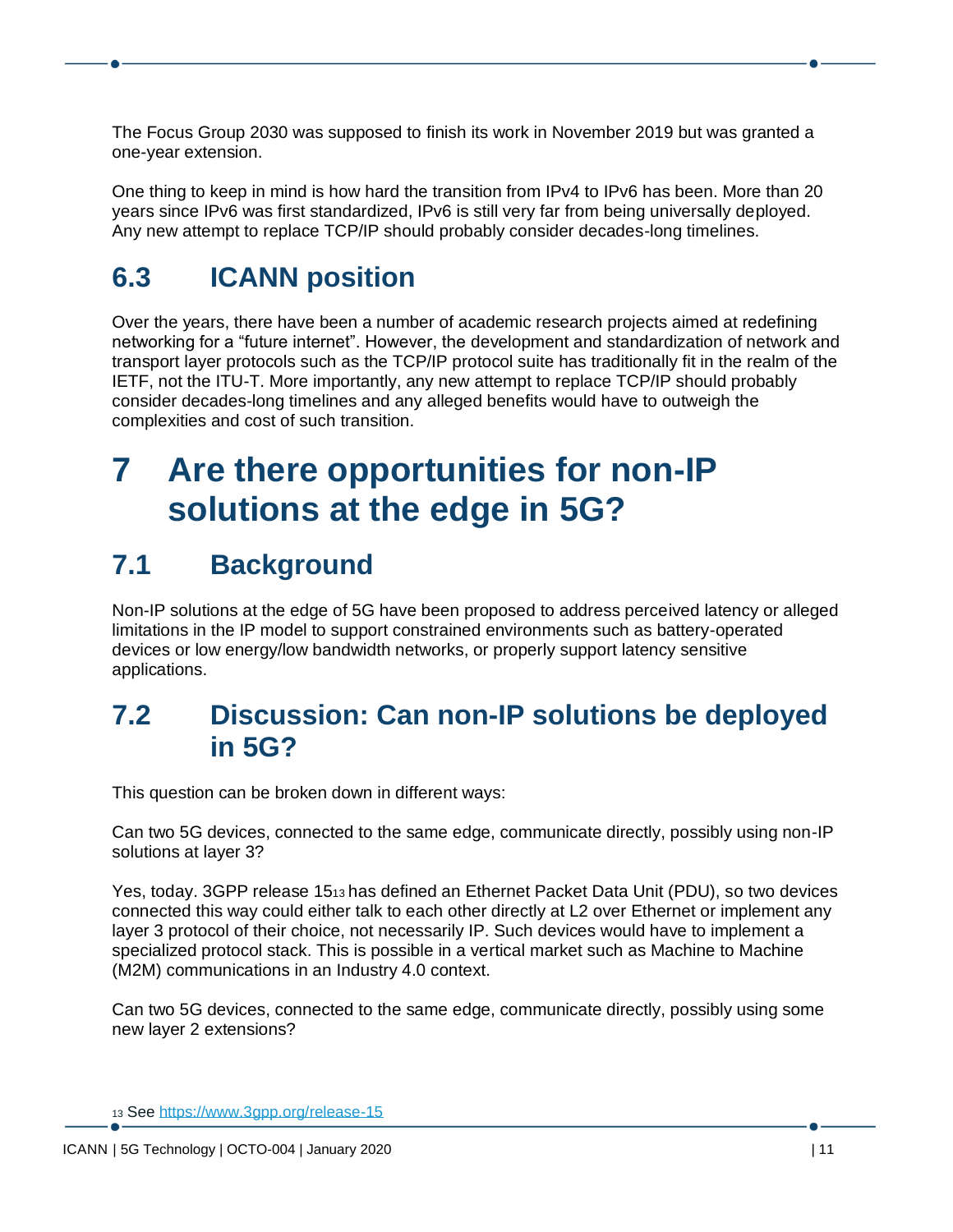Possibly, in the near future. 3GPP is looking at defining a profile to support Time Sensitive Networking (TSN) extensions<sub>14</sub> to the IEEE 802.1<sub>15</sub> standard in 3GPP release 16<sub>16</sub>. As in the previous case, devices would have to implement a specialized protocol stack. This is possible in a vertical market such as Machine-to-Machine (M2M) communications in an Industry 4.0 context.

Can a 5G device use non-IP technology to communicate with a server within the edge data center?

Yes. The server would have to implement a specialized protocol stack.

It should be noted that the above cases only really apply for private communications between devices under the same (or related) administrative control, and relatively close geographically. If the two endpoints are far away, any perceived latency benefits of replacing IP disappears because of the speed of light limitation. If the communication involves entities under different administrative controls, the complexities of setting up the technical connections and the proper business relationships between the different entities would make such scenario difficult.

#### <span id="page-11-0"></span>**7.3 Discussion: Can IP work on constrained devices?**

The [Internet Engineering Task Force](https://ietf.org/) (IETF) has been very active in making IP work on constrained networks. In particular, the working group 6lowpan<sub>17</sub> and its successor 6lo<sub>18</sub> have defined extensions to enable IP on resource constrained devices, such as battery-operated ones or devices using very low bandwidth radio.

Among supported link layer technologies, we can mention: IEEE 802.15.4<sup>19</sup> supported in RFC494420, ITU-T G.9959<sup>21</sup> (Zwave) supported in RFC742822, Bluetooth Low Energy<sup>23</sup> (BLE) supported in RFC766824, Digital Enhancement Cordless Telecommunications/Ultra Low Energy<sup>25</sup> (DECT-ULE) supported in RFC810526, Master Slave Token Passing<sup>27</sup> (MS/TP) supported in RFC816328, Near Field Communications29 (NFC) supported in draft-ietf-6lo-nfc30,

- <sup>15</sup> See [https://1.ieee802.org](https://1.ieee802.org/)
- <sup>16</sup> See<https://www.3gpp.org/release-16>
- <sup>17</sup> See<https://datatracker.ietf.org/wg/6lowpan/about/>
- <sup>18</sup> See<https://datatracker.ietf.org/wg/6lo/about/>
- <sup>19</sup> See<http://www.ieee802.org/15/pub/TG4.html>
- <sup>20</sup> See<https://tools.ietf.org/html/rfc4944>
- <sup>21</sup> See<https://www.itu.int/rec/T-REC-G.9959>
- <sup>22</sup> See<https://tools.ietf.org/html/rfc7428>
- <sup>23</sup> See<https://www.bluetooth.com/learn-about-bluetooth/bluetooth-technology/radio-versions/>
- <sup>24</sup> See<https://tools.ietf.org/html/rfc7668>
- <sup>25</sup> See [https://www.ulealliance.org](https://www.ulealliance.org/)
- <sup>26</sup> See<https://tools.ietf.org/html/rfc8105>

- <sup>28</sup> See<https://tools.ietf.org/html/rfc8163>
- <sup>29</sup> See<https://www.iso.org/standard/56692.html>
- <sup>30</sup> See<https://datatracker.ietf.org/doc/draft-ietf-6lo-nfc/>

<sup>14</sup> See<https://1.ieee802.org/tsn/>

<sup>27</sup> ANSI standard 135-2016, BACNET, a data communication protocol for building automation and control networks